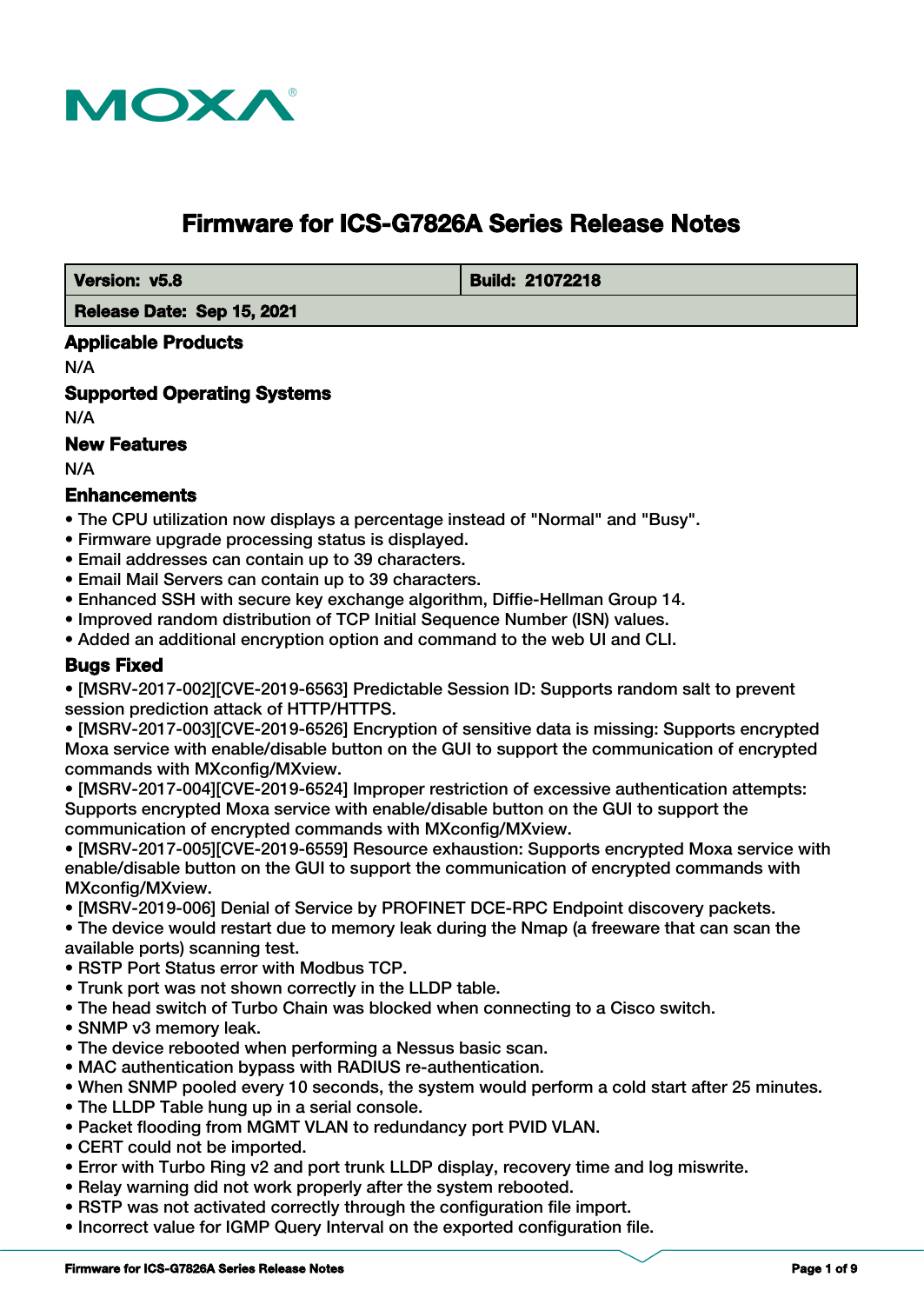

- Logging into the web console failed if authentication with local RADIUS and account lockout were both enabled at the same time.
- Turbo Ring v2 looped when too many slaves in the ring were powered on at the same time.
- Switch automatically performed a cold start when receiving specific SNMPv3 packets.

• [CRM #200811300717] If a username had a capitalized letter then the user would not be able to log in using Menu mode.

• [CRM #190726273178] Unauthorized 802.1x devices could receive multicast and broadcast packets.

• [CRM #210115312454] Trap Server Host Name cannot be set via web GUI.

• [CRM #201019305310] Incorrect SNMPV3 msgAuthoritativeEngineBoots behavior that the value will not count up after switch reboot.

• [CRM #200702298391] The relay trigger function by port traffic overload does not work.

• The VRRP advertisement timer may be calculated incorrectly and cause a value overflow. This will cause the VRRP master to be unable to send the VRRP Advertisement, resulting in dual VRRP masters.

#### **Changes**

• The IEEE 802.1x traffic enablement method has changed from MAC-based to port-based.

- The length of the 802.1x username is increased from 32 bytes to 64 bytes.
- Implemented VRRP data tracking codes for debugging purposes.

### **Notes**

• MSRV is Moxa's internal security vulnerability tracking ID.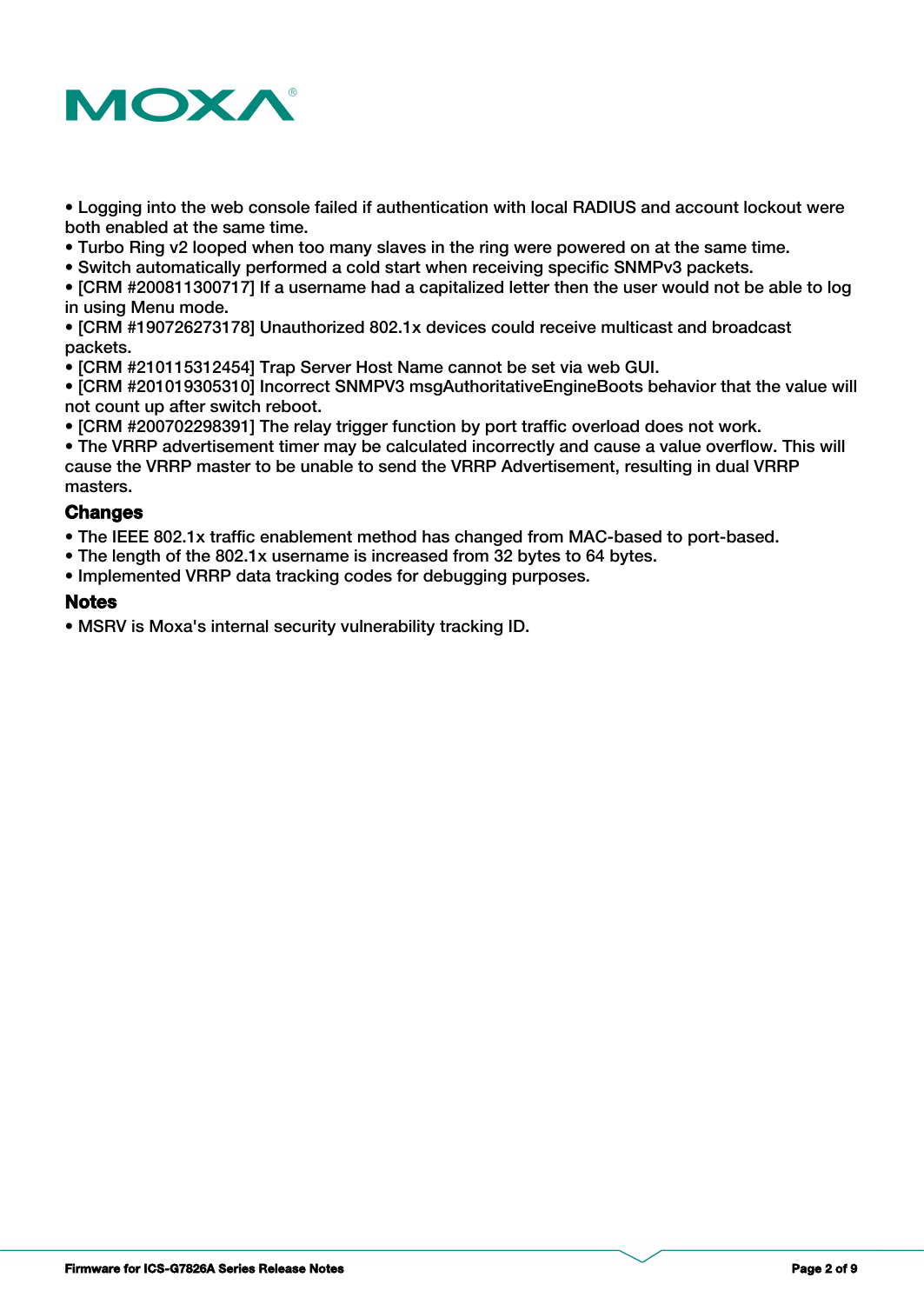

#### **Version: v5.7 Build: FWR\_ICSG7826A\_V5.**

 **Release Date: Feb 17, 2020**

#### **Applicable Products**

ICS-G7826A Series

#### **Supported Operating Systems**

N/A

#### **New Features**

• Supports SFP-10GLRLC-T, SFP-10GZRLC-T, SFP-10GSRLC-T, SFP-10GERLC-T SFP+ modules.

#### **Enhancements**

• [MSRV-2017-011][CVE-2019-6561] Supports browser cookie parameters "same-site" to eliminate CSRF attacks.

### **Bugs Fixed**

• The switch failed to recognize the SFP-1GTXRJ45-T SFP module.

• [MSRV-2017-006][CVE-2019-6557] Buffer overflow vulnerabilities that may have allowed remote control.

• [MSRV-2017-007][CVE-2019-6522] An attacker could read device memory on arbitrary addresses.

• [MSRV-2017-009][CVE-2019-6565] No proper validation of user inputs, which allows users to perform XSS attacks.

• [MSRV-2017-011][CVE-2019-6561] CSRF attacks were possible if browser cookie parameters were not correct.

• [MSRV-2017-012][CWE-121] A stack-based buffer overflow condition whereby the buffer that was being overwritten was allocated on the stack.

#### **Changes**

N/A

# **Notes**

• MSRV is Moxa's internal security vulnerability tracking ID.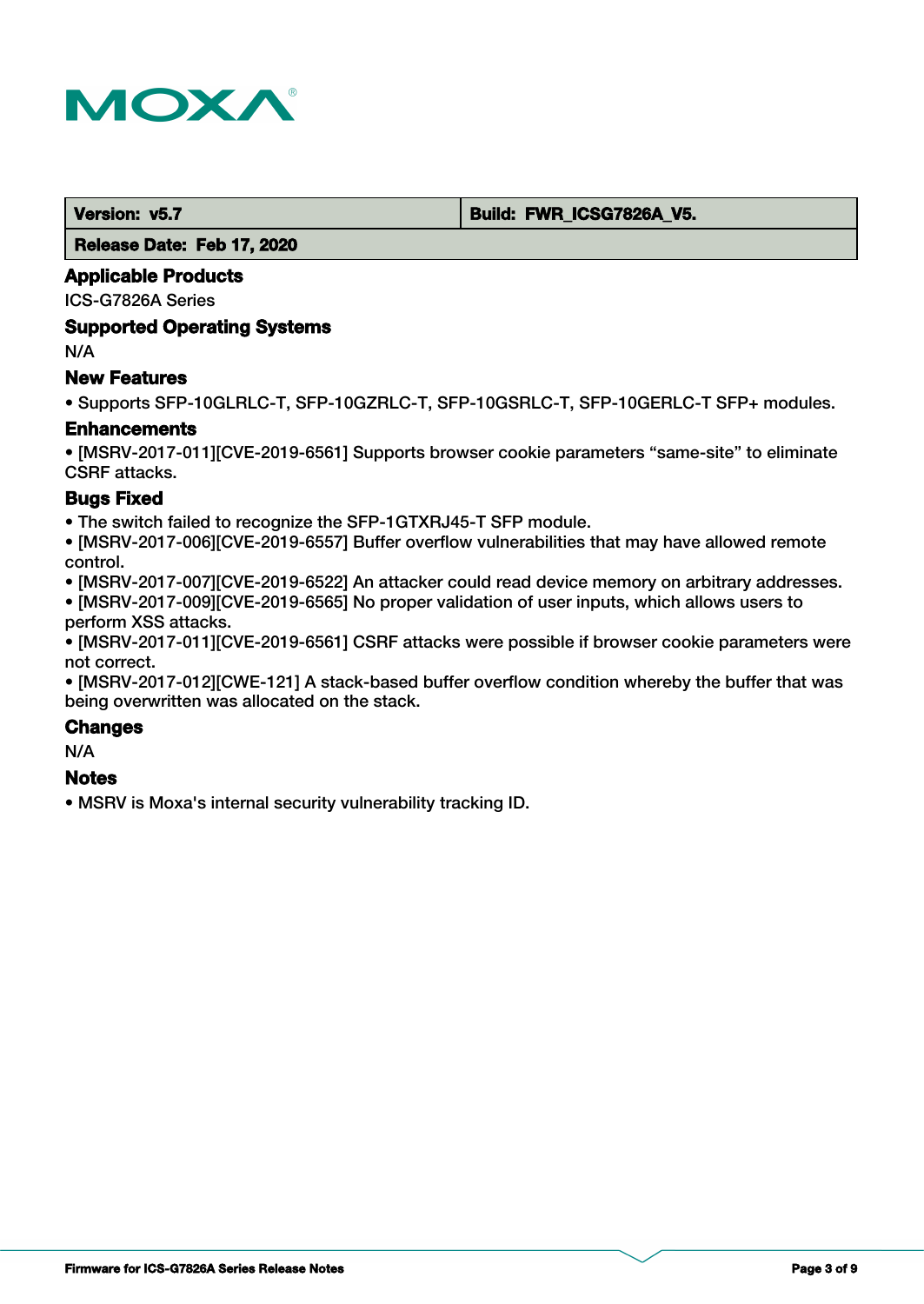

#### **Version: v5.6 Build: Build: Build: Build: 18110820**

 **Release Date: Jan 18, 2019**

#### **Applicable Products**

ICS-G7826A Series

#### **Supported Operating Systems**

N/A

#### **New Features**

Layer 3:

• Support tracking function.

#### Security Related Functions

- System Notification: Definable successful/failed login notification.
- Password Policy: Password strength can be set.
- Account Lockout Policy: Failure threshold and lockout time can be set.
- Log Management: Full log handling.
- Remote Access Interface Enable/Disable.
- Configuration Encryption with password.
- Support SSL certification import.
- Support MAC authentication bypass via RADIUS authentication.
- MAC Address access control list or MAC address filtering.
- Protect against MAC flooding atack by MAC address sticky.
- NTP authentication to prevent NTP DDoS attack.
- Login Authentication: Support primary & backup database servers
- (RADIUS / TACACS+ / Local Account).

• Login Authentication via RADIUS Server: Support Challenge Handshake Authentication Protocol (CHAP) authentication mechanism.

- RADIUS Authentication: Support EAP-MSCHAPv2 (For Windows 7).
- MXview Security View Feature Support\* (with MXstudio V2.4).

#### **Redundancy**

• Turbo Ring v2, Turbo Chain Support Port Trunking

#### **Enhancements**

- Web GUI supports web browser Chrome 65.0
- CLI: Supports Multiple Sessions (up to six).
- SMTP Supports Transport Layer Security (TLS) Protocol and Removes SSL v2/v3.
- SNMPv3 Traps and Informs.
- Display Issues with Java Applet.
- Fiber Check: Add Threshold Alarm.
- Static Port Lock with VLAN filtering option.
- When GbE Port Speed is [Auto], MDI/MDIX is [Auto] Fixed.
- Web UI/CLI Command Enhancement and Modification.

# **Bugs Fixed**

- Fix abnormal display of packet counter in the web GUI.
- When the device receives large amounts of BPDU packets on a port, the RSTP function does not enable, which might cause the device to reboot.

• If there is an '&' in either the Switch Name or Switch Location column, the description will not display properly on the relevant page.

### **Changes**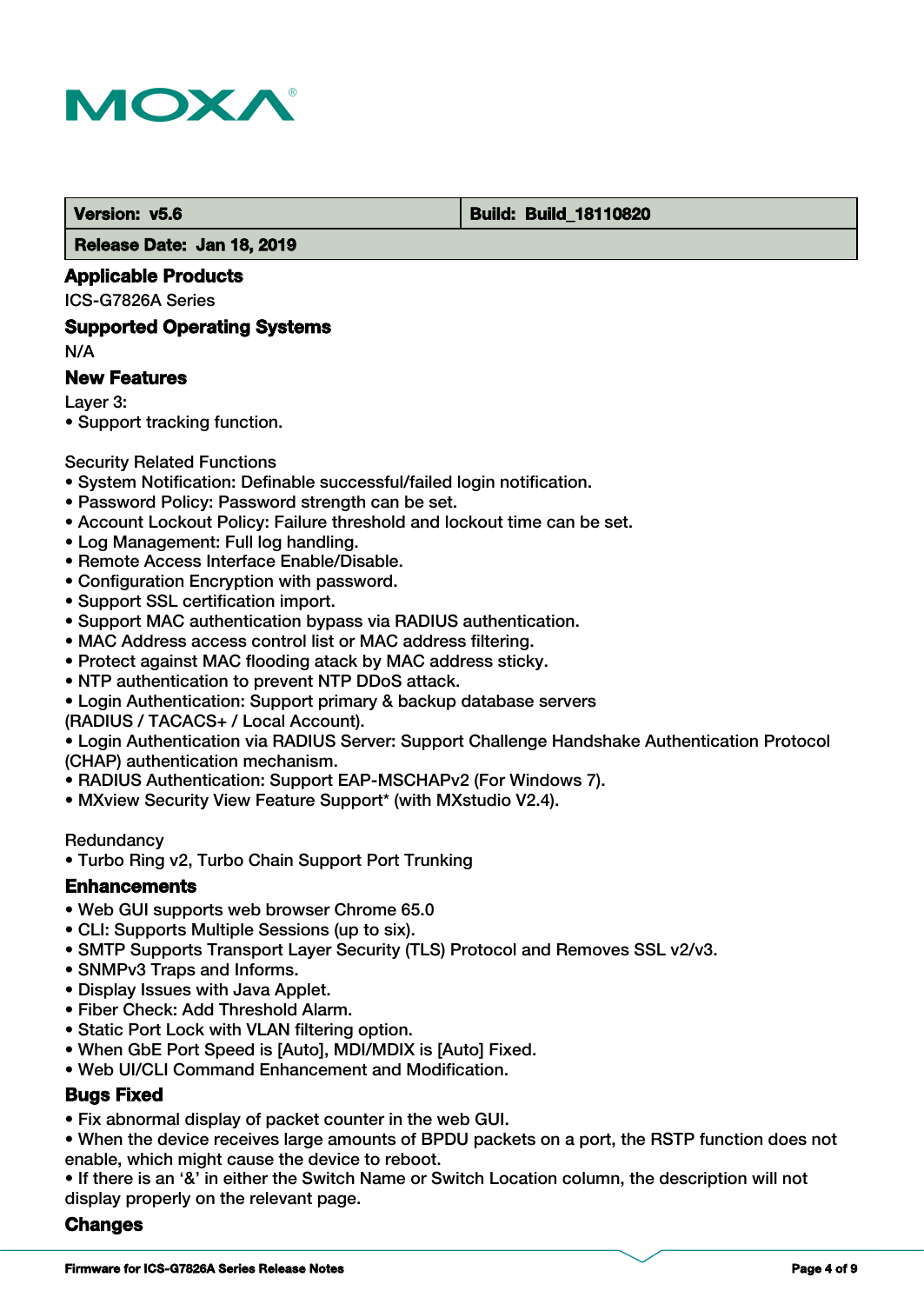

• Rate limit adds more options on the ingress rate

#### **Notes**

Suggestion:

• Reconfigure the device once you have upgraded to v5.x

• To ensure that the system remains stable, do not export configurations from v4.x or prior into v5.x or later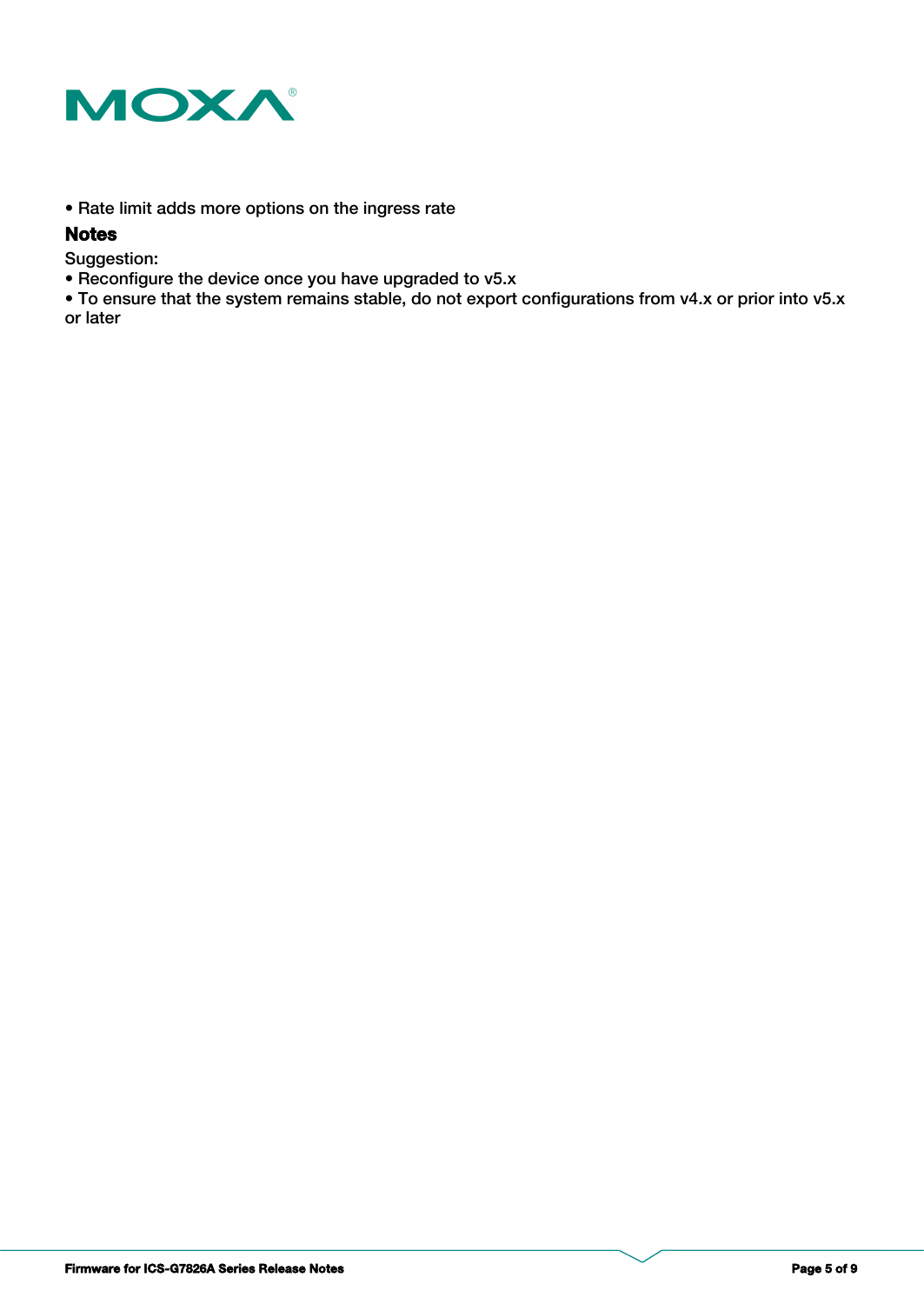

#### **Version: v4.5 Build: Build: Build: 16112110**

 **Release Date: Dec 28, 2016**

#### **Applicable Products**

ICS-G7826A-20GSFP-4GTXSFP-2XG-HV-HV, ICS-G7826A-4GTXSFP-2XG-HV-HV, ICS-G7826A-8GSFP-4GTXSFP-2XG-HV-HV

#### **Supported Operating Systems**

N/A

#### **New Features**

- Added DSCP remark function.
- Added Traceroute function.

#### **Enhancements**

• Encrypted all security passwords and keys in web user interface and command-line interface.

#### **Bugs Fixed**

- VRRP did not work on RSTP ports.
- VRRP state will be unexpectedly changed when it takes too much time to change IGMP querier.

• VRRP state will be unexpectedly changed when both VRRP Fast Switchover mode is enabled and Port Trunking is set.

• Configurations can not be imported through command line, when VRRP Fast Switchover mode is set with more than 16 entries.

• Device will reboot occasionally when enabling OSPF.

#### **Changes**

N/A

# **Notes**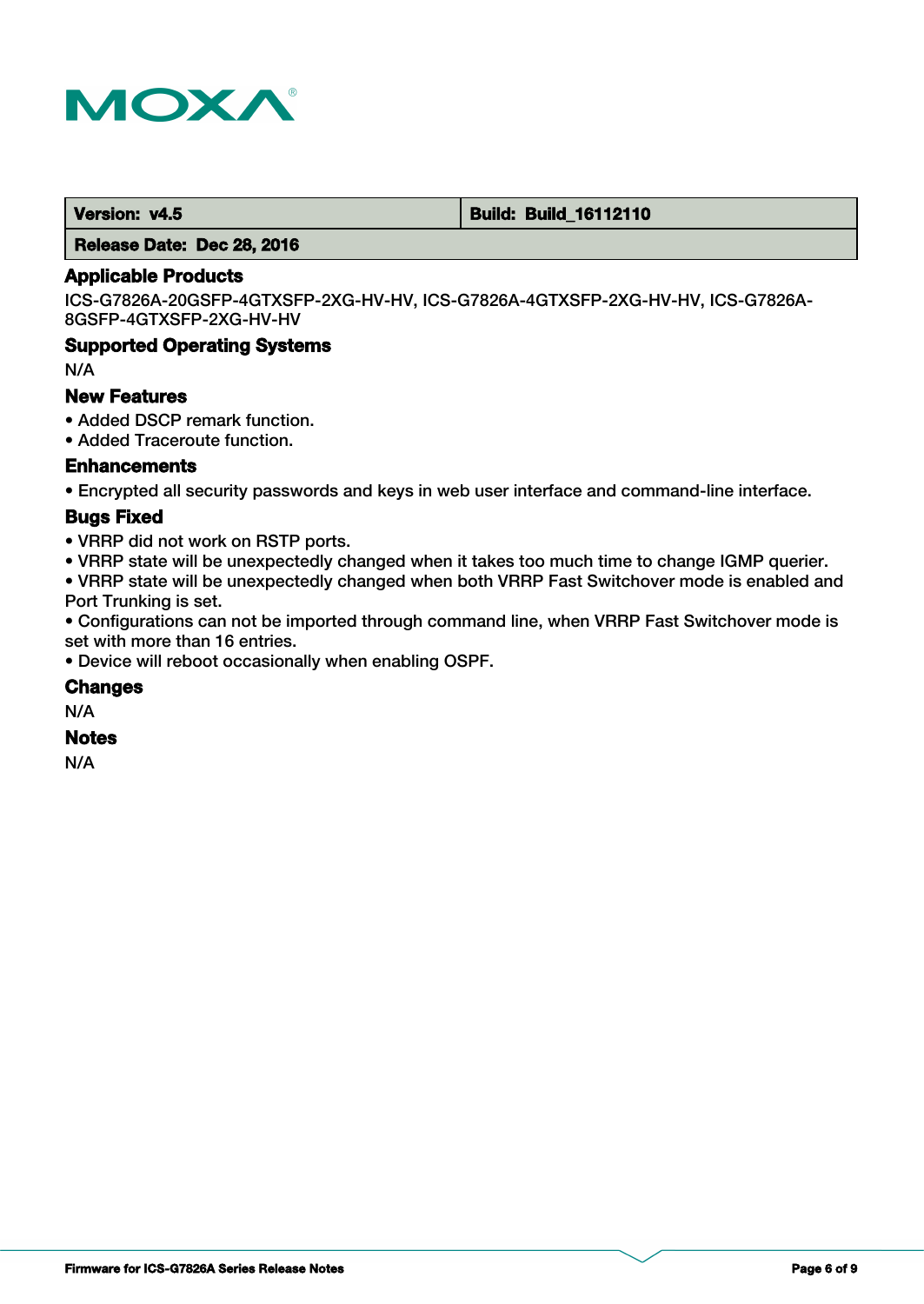

 **Version: v4.2 Build: Build: Build: 15062312** 

 **Release Date: N/A**

# **Applicable Products**

ICS-G7826A-20GSFP-4GTXSFP-2XG-HV-HV, ICS-G7826A-4GTXSFP-2XG-HV-HV, ICS-G7826A-8GSFP-4GTXSFP-2XG-HV-HV

### **Supported Operating Systems**

N/A

#### **New Features**

- Added new Multicast Fast Forwarding Mode.
- Added new VRRP Fast Switchover Mode.
- Added new Multicast Local Route.

#### **Enhancements**

- Increased IGMP Groups to 4096 (original 1000 groups).
- Improved Turbo Chain link status check mechanism at the head port.

#### **Bugs Fixed**

• Device will reboot when using CLI command to backup device configuration to TFTP server.

• Device will reboot when using CLI command to change SNMP v3 data encryption key and the length of key is over than 100 characters.

### **Changes**

N/A

### **Notes**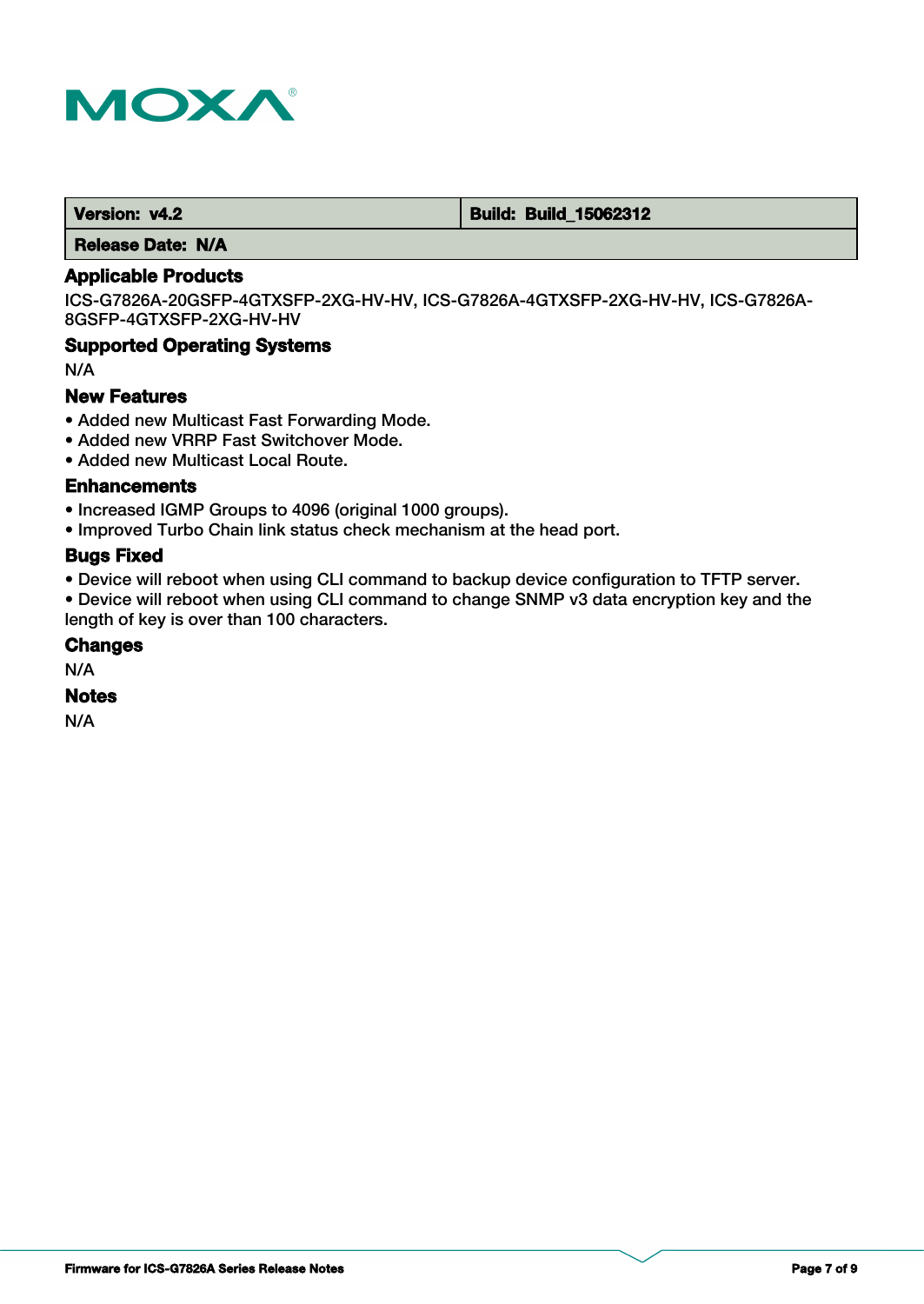

 **Version: v4.1 Build: Build: Build: 15030209** 

 **Release Date: N/A**

# **Applicable Products**

ICS-G7826A-20GSFP-4GTXSFP-2XG-HV-HV, ICS-G7826A-4GTXSFP-2XG-HV-HV, ICS-G7826A-8GSFP-4GTXSFP-2XG-HV-HV

#### **Supported Operating Systems**

N/A

#### **New Features**

N/A

# **Enhancements**

N/A

# **Bugs Fixed**

- PIM-SM multicast forwarding issues.
- Randomly hang issue while booting up.
- Topology drawing issue on MXview.
- In IGMPv3, failed to forward multicast packets on MSTP DISABLED-STATUS port.
- Failed to add Static default route (0.0.0.0/0) through Web console.
- Randomly fail to recognize Moxa SFP modules.
- In OSPF routing protocol, 10G ports have incorrect path cost.
- Randomly fail to connect to ABC-02.
- HTTPS certification validity issue.
- Reboot issue while TFTP upgrading firmware with incorrect CLI command.
- ACL CLI command fail on rules with Ether-type is 0 or IP-protocol is 0.
- Hang issue while IGMP join and leave frequently.

#### **Changes**

N/A

#### **Notes**